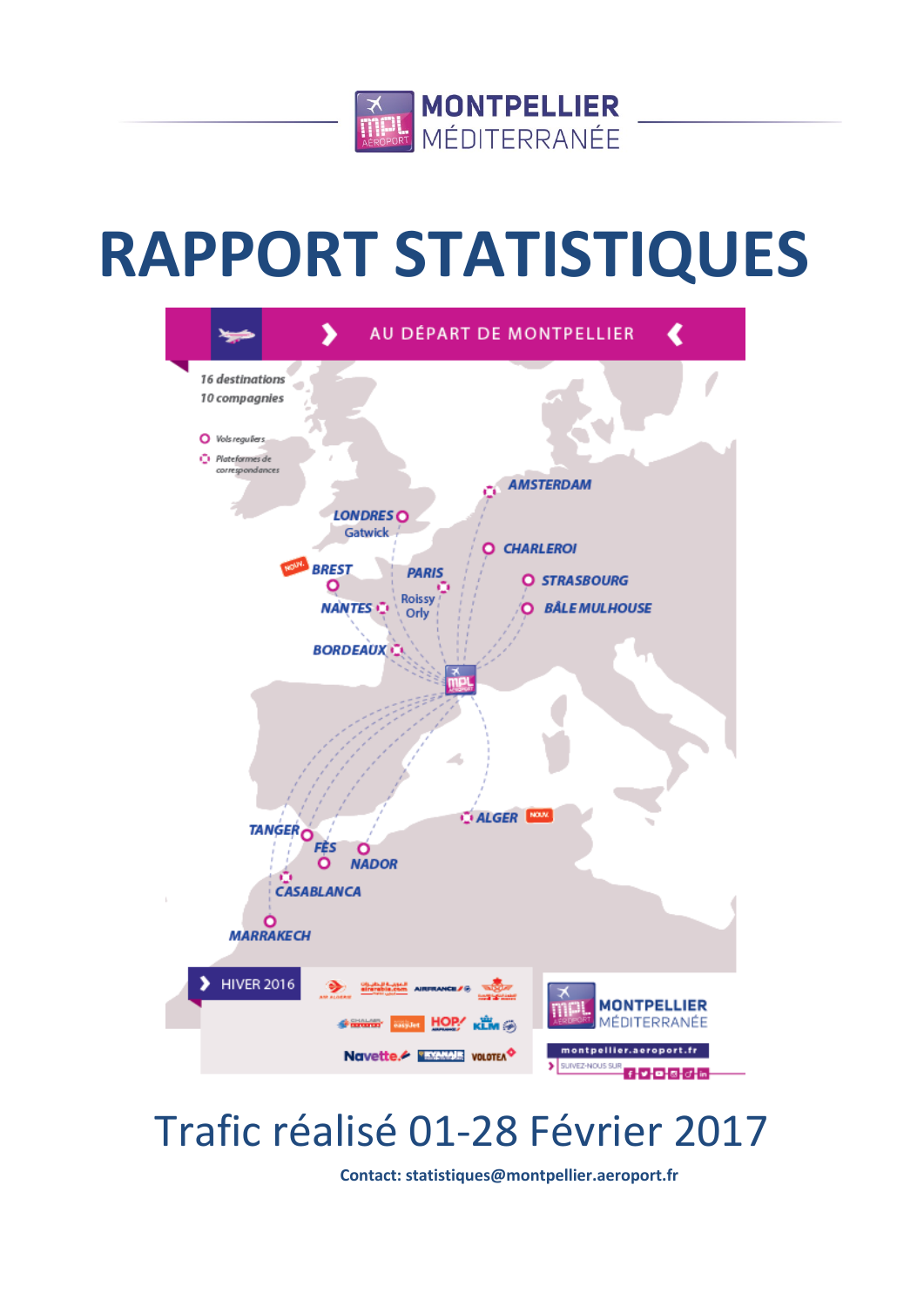## **TRAFIC COMMERCIAL**

|                             | Mois de : FÉVRIER |         |           | Cumul jusqu'au mois de : FÉVRIER |          |           |  |
|-----------------------------|-------------------|---------|-----------|----------------------------------|----------|-----------|--|
|                             | 2017              | 2016    | Variation | 2017                             | 2016     | Variation |  |
| <b>Passagers:</b>           | 111 064           | 105 688 | 5,09%     | 219 939                          | 204 742  | 7,42%     |  |
| <b>LOCAUX:</b>              | 110 989           | 105 624 | 5,08%     | 219 786                          | 204 478  | 7,49%     |  |
| <b>NATIONAUX</b>            | 78 144            | 75 615  | 3,34%     | 158 242                          | 147 634  | 7,19%     |  |
| <b>Réguliers</b>            | 76 931            | 75 286  | 2,19%     | 156 581                          | 146 884  | 6,60%     |  |
| Non Réguliers               | 1 2 1 3           | 329     | 268,69%   | 1661                             | 750      | 121,47%   |  |
| <b>EUROPEENS</b>            | 18 392            | 16 695  | 10,16%    | 33 951                           | 31 727   | 7,01%     |  |
| <b>Réguliers</b>            | 17 902            | 16 524  | 8,34%     | 33 343                           | 31 207   | 6,84%     |  |
| Non Réguliers               | 490               | 171     | 186,55%   | 608                              | 520      | 16,92%    |  |
| <b>INTERNATIONAUX</b>       | 14 453            | 13 314  | 8,55%     | 27 593                           | 25 117   | 9,86%     |  |
| <b>Réguliers</b>            | 14 449            | 13 308  | 8,57%     | 27 577                           | 25 111   | 9,82%     |  |
| Non Réguliers               |                   | 6       | $-33,33%$ | 16                               | $6 \mid$ | 166,67%   |  |
| <b>TRANSITS (ARRIVEES):</b> | 75                | 64      | 17,19%    | 153                              | 264      | $-42,05%$ |  |

 $\Box$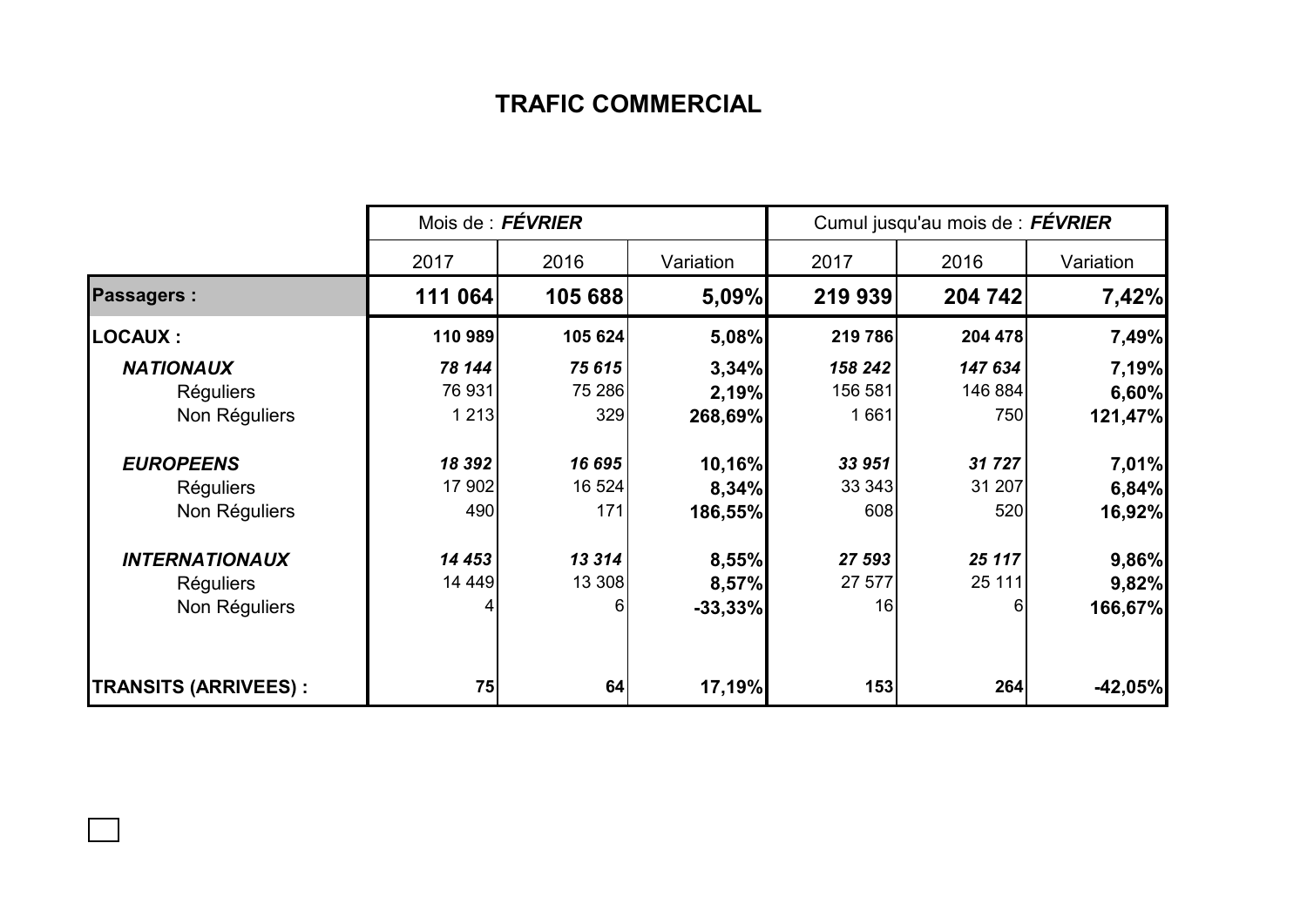### **COMPARATIF TRAFIC PAR DESTINATIONS ET NATIONALITES - 2017/16 à fin FÉVRIER 2017**

|                                                                | février          |                 | Variation                                            | <b>TOTAL</b>    |                  | Variation                                            |
|----------------------------------------------------------------|------------------|-----------------|------------------------------------------------------|-----------------|------------------|------------------------------------------------------|
| <b>VILLES</b>                                                  | 2016             | 2017            | 2017/16                                              | 2016            | 2017             | 2017/16                                              |
| <b>PARIS</b>                                                   |                  |                 |                                                      |                 |                  |                                                      |
| <b>PARIS Ch Gaulle</b><br><b>PARIS ORLY OUEST (Air France)</b> | 29 188<br>35 393 | 28723<br>38 910 | $-1.59%$<br>9.94%                                    | 59 759<br>66847 | 59 986<br>77 572 | 0.38%<br>16.04%                                      |
| <b>PARIS LE BOURGET</b>                                        | 4                | 17              | 325,00%                                              | 19              | 26               | 36,84%                                               |
| <b>PARIS ORLY (Autres)</b>                                     |                  | 366             | 100,00%                                              |                 | 366              | 100,00%                                              |
| <b>TOTAL PARIS</b>                                             | 64 585           | 68 016          | 5,31%                                                | 126 625         | 137950           | 8,94%                                                |
| <b>NATIONAUX HORS PARIS</b>                                    |                  |                 |                                                      |                 |                  |                                                      |
| <b>AJACCIO</b><br><b>BASTIA</b>                                |                  | 315             | --<br>100,00%                                        | 64<br>78        | 315              | $-100,00\%$<br>303,85%                               |
| <b>BIARRITZ</b>                                                |                  |                 | 100,00%                                              |                 |                  | 100,00%                                              |
| <b>BORDEAUX</b><br><b>BREST</b>                                | 518              | 427             | $-17,57%$                                            | 698<br>293      | 1033<br>200      | 47.99%<br>$-31,74%$                                  |
| <b>CAEN</b>                                                    |                  |                 | $\overline{a}$                                       | 64              |                  | $-100,00\%$                                          |
| <b>CHALON VATRY</b>                                            |                  |                 | $\overline{a}$                                       | 67              |                  | $-100,00\%$                                          |
| LILLE<br><b>LORIENT</b>                                        | 65<br>60         |                 | $-100,00%$<br>$-100,00%$                             | 65<br>60        |                  | $-100,00\%$<br>$-100,00\%$                           |
| <b>LYON</b>                                                    | 801              |                 | $-100.00\%$                                          | 1 3 6 4         |                  | $-100,00\%$                                          |
| <b>METZ NANCY</b><br><b>NANTES</b>                             | 1<br>9481        | 9 2 0 1         | $-100,00\%$<br>$-2,95%$                              | 5<br>17646      | 89<br>17796      | 1680,00%<br>0,85%                                    |
| <b>NICE</b>                                                    |                  | 74              | 100,00%                                              |                 | 76               | 100,00%                                              |
| <b>PAU</b>                                                     |                  |                 | $\overline{\phantom{a}}$                             |                 |                  | $\overline{\phantom{a}}$                             |
| <b>RENNES</b><br><b>ST BRIEUC</b>                              |                  |                 | --<br>ш.                                             |                 |                  | Ξ.<br>$\overline{a}$                                 |
| <b>STRASBOURG</b>                                              |                  |                 | $\sim$                                               | 501             | 448              | $-10.58%$                                            |
|                                                                |                  |                 |                                                      |                 |                  |                                                      |
|                                                                | 104              | 110             | 5,77%                                                | 104             | 334              | 221,15%                                              |
| <b>Autres Charters Nat.</b>                                    |                  |                 |                                                      |                 |                  |                                                      |
| <b>TOTAL NATIONAUX HORS PARIS</b>                              | 11 030           | 10 128          | $-8,18%$                                             | 21 009          | 20 29 2          | $-3,41%$                                             |
| <b>TOTAL NATIONAUX</b>                                         | 75 615           | 78 144          | 3.34%                                                | 147 634         | 158 242          | 7,19%                                                |
| <b>EUROPEENS</b>                                               |                  |                 |                                                      |                 |                  |                                                      |
| <b>AMSTERDAM</b>                                               | 2678             | 3 3 3 9         | 24,68%                                               | 4893            | 6715             | 37,24%                                               |
| <b>BALE-MULHOUSE</b><br><b>BIRMINGHAM</b>                      | 2405             | 2570            | 6,86%                                                | 4019<br>7       | 2890<br>7        | -28.09%                                              |
| <b>BRUXELLES</b>                                               | 4                | 3               | $-25,00%$                                            | 4               | 3                | $-25,00%$                                            |
| <b>BUDAPEST</b>                                                |                  |                 |                                                      |                 |                  |                                                      |
| <b>CARDIFF</b><br><b>CHARLEROI</b>                             | 3 9 68           | 4 0 8 8         | 3,02%                                                | 7870            | 8 1 2 1          | 3,19%                                                |
| <b>COLOGNE</b>                                                 |                  |                 | $\overline{a}$                                       |                 |                  | $\overline{\phantom{a}}$                             |
| <b>COPENHAGUE</b><br><b>CRACOVIE</b>                           |                  |                 | $\overline{\phantom{a}}$<br>$\overline{\phantom{a}}$ |                 |                  | $\overline{\phantom{a}}$<br>$\overline{\phantom{a}}$ |
| <b>DUBLIN</b>                                                  |                  | 371             | 100,00%                                              |                 | 445              | 100,00%                                              |
| <b>DUBROVNIK</b>                                               |                  |                 | $\overline{\phantom{a}}$                             |                 |                  | $\overline{\phantom{a}}$                             |
| <b>DUSSELDORF</b><br><b>EDIMBOURG</b>                          |                  |                 | $\overline{\phantom{a}}$<br>$\overline{\phantom{a}}$ |                 |                  | $\overline{\phantom{a}}$<br>$\overline{\phantom{a}}$ |
| <b>FRANCFORT</b>                                               |                  |                 | $\sim$                                               |                 |                  | $\sim$                                               |
| <b>FRANCFORT HAHN</b><br><b>FUNCHAL</b>                        |                  |                 | $\overline{\phantom{a}}$<br>$\overline{a}$           |                 |                  | $\overline{\phantom{a}}$<br>u.                       |
| <b>GENEVE</b>                                                  | 3                | 5               | 66,67%                                               | 16              | 13               | $-18,75%$                                            |
| <b>IBIZA</b>                                                   |                  |                 | $\sim$                                               |                 |                  | $\sim$                                               |
| <b>LEEDS</b><br><b>LISBONNE</b>                                |                  |                 | $\overline{\phantom{a}}$                             |                 |                  | $\overline{a}$<br>$-100,00\%$                        |
| <b>LONDRES GATWICK</b>                                         | 6 2 5 5          | 7905            | 26,38%                                               | 12 4 28         | 15617            | 25,66%                                               |
| <b>LONDRES HEATHROW</b><br><b>LONDRES LUTON</b>                |                  |                 | $\overline{a}$<br>--                                 |                 | 11               | $\overline{\phantom{a}}$<br>100,00%                  |
| <b>MADRID</b>                                                  |                  |                 | $\overline{a}$                                       |                 |                  |                                                      |
| <b>MALAGA</b>                                                  |                  |                 | $\overline{\phantom{a}}$                             |                 |                  | $\overline{\phantom{a}}$                             |
| <b>MALTE</b><br><b>MANCHESTER</b>                              |                  | 35              | 100,00%                                              |                 | 35               | 100,00%                                              |
| <b>MUNICH</b>                                                  |                  | 70              | 100.00%                                              |                 | 70               | 100.00%                                              |
| OSLO<br><b>PALMA DE MAJORQUE</b>                               |                  |                 | $\sim$                                               |                 |                  |                                                      |
| <b>PORTO</b>                                                   | 154              |                 | $-100,00\%$                                          | 154             |                  | $-100.00\%$                                          |
| <b>PULA</b>                                                    |                  |                 |                                                      |                 |                  |                                                      |
| <b>ROME FIUMICINO</b><br><b>ROTTERDAM</b>                      | 1 2 1 8          |                 | $-100,00\%$<br>$\overline{\phantom{a}}$              | 2 2 3 7         |                  | $-100,00\%$<br>$\overline{\phantom{a}}$              |
| <b>STOCKHOLM</b>                                               |                  |                 | --                                                   |                 |                  | $\overline{\phantom{a}}$                             |
| <b>VENISE</b><br><b>ZURICH</b>                                 |                  | 3               | 100,00%                                              |                 | 3<br>1           | 100,00%<br>100,00%                                   |
|                                                                |                  |                 |                                                      |                 |                  |                                                      |
|                                                                |                  |                 |                                                      |                 |                  |                                                      |
| <b>Autres Charters Euro.</b>                                   | 10               | 3               | -70,00%                                              | 95              | 30               | -68,42%                                              |
| <b>TOTAL EUROPEENS</b>                                         | 16 695           | 18 392          | 10,16%                                               | 31 727          | 33 951           | 7,01%                                                |
| <b>INTERNATIONAUX</b>                                          |                  |                 |                                                      |                 |                  |                                                      |
| <b>AGADIR</b>                                                  | $\overline{4}$   |                 | $-100,00\%$                                          | $\overline{4}$  |                  | -100,00%                                             |
| <b>ALGER</b><br><b>CASABLANCA</b>                              | 5894             | 942<br>5 1 6 1  | 100,00%<br>$-12,44%$                                 | 10889           | 1861<br>9773     | 100,00%<br>$-10,25%$                                 |
| DAKAR                                                          |                  |                 | $\overline{\phantom{a}}$                             |                 |                  | $-$                                                  |
| <b>DJERBA</b><br><b>FES</b>                                    | 3457             | 4 0 25          | --<br>16,43%                                         | 6 5 3 9         | 7803             | $\overline{\phantom{a}}$<br>19,33%                   |
| <b>ISTANBUL</b>                                                |                  |                 |                                                      |                 |                  |                                                      |
| <b>JEDDAH</b><br><b>MARRAKECH</b>                              |                  |                 |                                                      |                 |                  |                                                      |
| <b>MONASTIR</b>                                                | 1473             | 1707            | 15,89%<br>$\overline{a}$                             | 2661            | 3 2 3 3          | 21,50%<br>$\overline{\phantom{a}}$                   |
| <b>NADOR</b>                                                   | 1891             | 1992            | 5,34%                                                | 3879            | 3691             | $-4,85%$                                             |
| <b>ORAN</b><br><b>OUJDA</b>                                    |                  |                 | $\overline{\phantom{a}}$<br>$\overline{\phantom{a}}$ |                 |                  | $\overline{\phantom{a}}$                             |
| <b>TANGER</b>                                                  | 593              | 622             | 4,89%                                                | 1 1 4 3         | 1 2 1 6          | 6,39%                                                |
| <b>TUNIS</b>                                                   |                  |                 |                                                      |                 |                  |                                                      |
|                                                                |                  |                 |                                                      |                 |                  |                                                      |
| <b>Autres Charters Inter.</b>                                  | 2                | $\overline{4}$  | 100,00%                                              | $\mathbf{2}$    | 16               | 700,00%                                              |
| <b>TOTAL INTERNATIONAUX</b>                                    | 13 314           | 14 4 53         | 8,55%                                                | 25 117          | 27 593           | 9,86%                                                |
|                                                                |                  |                 |                                                      |                 |                  |                                                      |
| <b>TOTAL</b>                                                   | 105 624          | 110 989         | 5,08%                                                | 204 478         | 219 786          | 7,49%                                                |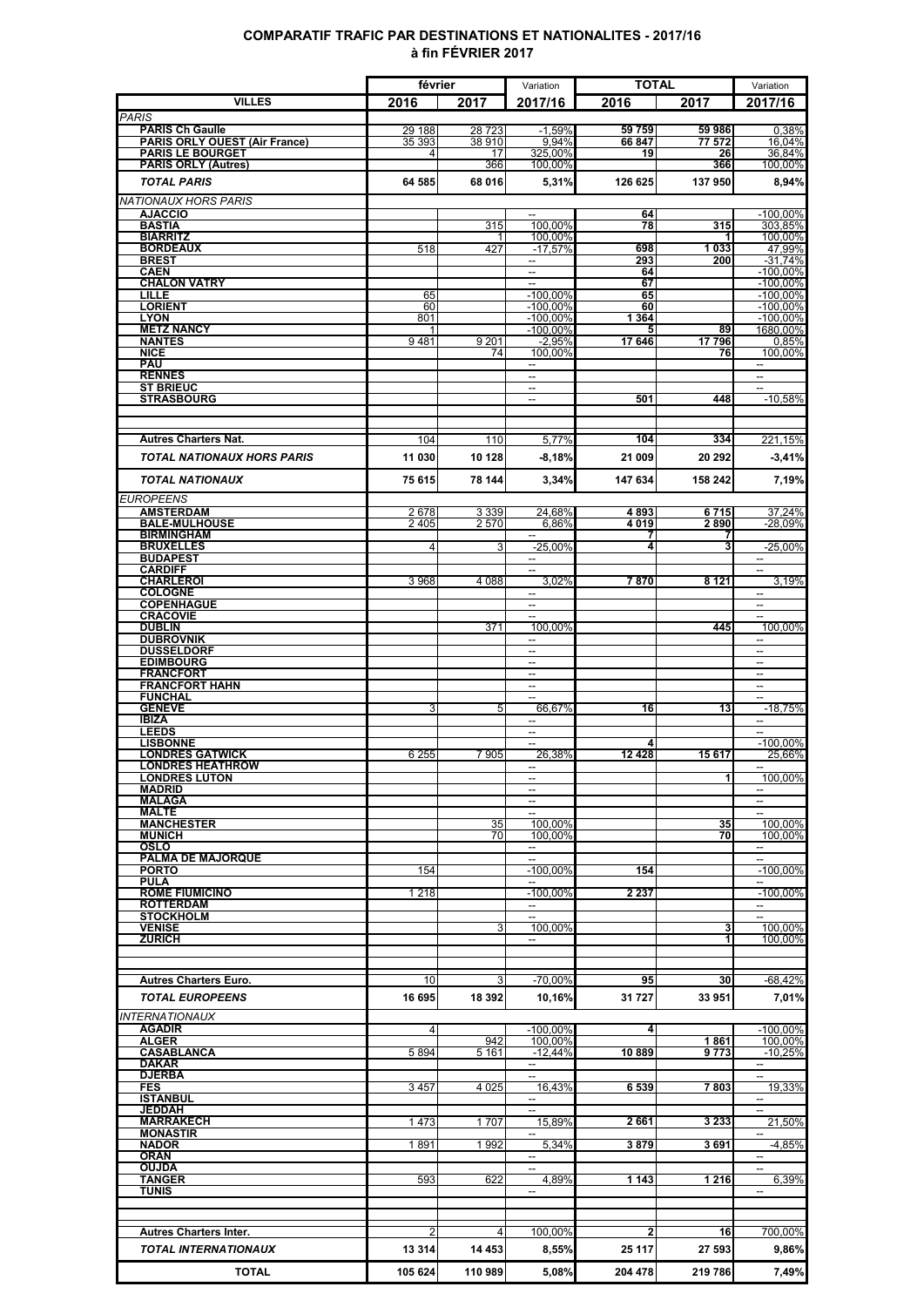#### **à fin FÉVRIER 2017 Comparatif Trafic Par Compagnies - 2017/16 Vols Réguliers et Non Réguliers**

|                                                          |         | février              | Variation                | <b>TOTAL</b> |         | Variation                                            |
|----------------------------------------------------------|---------|----------------------|--------------------------|--------------|---------|------------------------------------------------------|
|                                                          | 2016    | 2017                 | 2017/16                  | 2016         | 2017    | 2017/16                                              |
|                                                          |         |                      |                          |              |         |                                                      |
| <b>REGULIERS</b>                                         |         |                      |                          |              |         |                                                      |
| <b>AER LINGUS</b><br><b>AIR ALGERIE</b>                  |         | 942                  | 100,00%                  |              | 1861    | 100,00%                                              |
| AIR ARABIA MAROC                                         | 10 616  | 11 372               | 7,12%                    | 20 354       | 21 692  | 6,57%                                                |
| <b>AIR FRANCE</b>                                        | 64 498  | 67 348               | 4,42%                    | 126 474      | 137 181 | 8,47%                                                |
| <b>ALITALIA</b>                                          | 1 2 1 8 |                      | $-100,00%$               | 2 2 3 7      |         | $-100,00%$                                           |
| <b>ATLANTIC AIRLINES</b><br>(PAX EQUIPAGE)               |         | 1                    | 100,00%                  |              | 1       | 100,00%                                              |
| <b>BRITISH AIRWAYS</b>                                   |         |                      |                          |              |         |                                                      |
| CHALAIR                                                  | 506     | 418                  | $-17,39%$                | 610          | 1016    | 66,56%                                               |
| <b>EASYJET</b>                                           | 6 2 5 5 | 7905                 | 26,38%                   | 12 188       | 15617   | 28,13%                                               |
| <b>EASYJET SWITZERLAND</b>                               | 2 4 0 5 | 2570                 | 6,86%                    | 4 0 1 9      | 2890    | $-28,09%$                                            |
| <b>EUROWINGS</b>                                         |         |                      | ÷.                       |              |         | u,                                                   |
| <b>GERMANIA</b><br>HOP!                                  | 6791    | 5 2 5 8              | $-22,57%$                | 11 932       | 9 2 7 5 | $-22,27%$                                            |
| <b>KLM ROYAL DUTCH AIRLINES</b>                          | 2678    | 3 3 3 9              | 24,68%                   | 4893         | 6715    | 37,24%                                               |
| <b>LUFTHANSA</b>                                         |         |                      | -                        |              |         | -                                                    |
| <b>NORWEGIAN</b>                                         |         |                      |                          |              |         |                                                      |
| <b>ROYAL AIR MAROC</b>                                   | 2 6 9 2 | 2 1 3 5              | $-20,69%$                | 4757         | 4024    | $-15,41%$                                            |
| <b>RYANAIR</b>                                           | 3 9 6 8 | 4 0 8 8              | 3,02%                    | 7870         | 8 1 2 1 | 3,19%                                                |
| <b>SCANDINAVIAN AIRLINES SYSTEM</b>                      |         |                      |                          |              |         |                                                      |
| <b>TRANSAVIA</b>                                         |         |                      |                          |              |         | ÷,                                                   |
| <b>VOLOTEA</b>                                           | 3 4 9 1 | 3 906                | 11,89%                   | 7868         | 9 1 0 8 | 15,76%                                               |
| <b>WEST AIR SWEDEN</b> (PAX EQUIPAGE)                    |         |                      | $\overline{\phantom{a}}$ |              |         | $\overline{\phantom{a}}$                             |
|                                                          |         |                      |                          |              |         |                                                      |
| NON REGULIERS                                            |         |                      |                          |              |         |                                                      |
| <b>AER LINGUS</b>                                        |         |                      |                          |              |         |                                                      |
| <b>AIGLE AZUR</b>                                        |         |                      |                          |              |         | $\overline{\phantom{a}}$                             |
| <b>AIR ALGERIE</b><br><b>AIR ARABIA MAROC</b>            |         |                      | $\overline{\phantom{a}}$ |              |         | $\overline{\phantom{a}}$                             |
| <b>AIR CORSICA</b>                                       |         | 314                  | 100,00%                  |              | 314     | 100,00%                                              |
| <b>AIR EUROPA</b>                                        |         |                      |                          |              |         |                                                      |
| <b>AIR FRANCE</b><br><b>AIR MEDITERRANEE</b>             | 83      | 285                  | 243,37%                  | 132          | 377     | 185,61%                                              |
| <b>AIR NOSTRUM</b>                                       |         |                      |                          |              |         | ۰.                                                   |
| AIR VALLEE                                               |         |                      |                          |              |         | $\overline{\phantom{a}}$                             |
| <b>AIRLINAIR</b><br><b>ALITALIA</b>                      |         |                      |                          |              |         | $\overline{\phantom{a}}$<br>$\overline{\phantom{a}}$ |
| <b>ATLANTIQUE AIR ASSISTANCE</b>                         |         |                      |                          |              |         |                                                      |
| <b>ATLANTIC AIRLINES</b>                                 |         |                      |                          |              |         |                                                      |
| <b>AVIATION DEFENSE SERVICE</b><br>BRIT AIR              |         |                      |                          |              |         | $\overline{\phantom{a}}$<br>$\overline{\phantom{a}}$ |
| <b>BRITISH AIRWAYS</b>                                   |         |                      |                          |              |         |                                                      |
| CHALAIR                                                  |         |                      |                          | 80           |         | $-100,00\%$                                          |
| <b>DENIM AIR</b><br><b>EASTERN AIRWAYS</b>               |         |                      | $\overline{\phantom{a}}$ |              | 58      | 100,00%                                              |
| <b>EASYJET</b>                                           |         | 366                  | 100,00%                  | 240          | 366     | 52,50%                                               |
| <b>EASYJET SWITZERLAND</b>                               |         |                      |                          |              |         |                                                      |
| <b>EUROPE AIRPOST</b><br><b>EUROWINGS</b>                |         |                      |                          |              |         | --                                                   |
| <b>GERMANIA</b>                                          |         |                      |                          |              |         |                                                      |
| HOP!                                                     |         | 74                   | 100,00%                  | 76           | 180     | 136,84%                                              |
| <b>KLM ROYAL DUTCH AIRLINES</b>                          |         |                      | 100,00%                  |              | 70      |                                                      |
| LUFTHANSA<br><b>NETJETS TRANSPORTES AEREOS</b>           | 4       | 70<br>$\overline{4}$ |                          | 9            | 18      | 100,00%<br>100,00%                                   |
| <b>NORWEGIAN</b>                                         |         |                      |                          |              |         |                                                      |
| PAN EUROPEAN AIR SERVICE                                 |         | 6                    | 100,00%                  |              | 6       | 100,00%                                              |
| <b>REGIONAL Cie Européenne</b><br><b>ROYAL AIR MAROC</b> |         |                      |                          |              |         |                                                      |
| RYANAIR                                                  | 154     | 371                  | 140,91%                  | 154          | 371     | 140,91%                                              |
| <b>SATA INTERNACIONAL</b>                                |         |                      |                          |              |         |                                                      |
| SCANDINAVIAN AIRLINES SYSTEM<br><b>SKY BRIDGE AIR</b>    |         |                      |                          |              |         |                                                      |
| SUN AIR OF SCANDINAVIA                                   | 181     | 64                   | $-64,64%$                | 309          | 64      | $-79,29%$                                            |
| <b>TRANSAVIA</b>                                         |         |                      |                          |              |         |                                                      |
| TRAVEL SERVICE AIRLINES<br>TUNISAIR                      |         |                      |                          |              |         |                                                      |
| <b>TWIN JET</b>                                          |         |                      |                          |              |         |                                                      |
| <b>VIP WINGS</b>                                         |         |                      |                          |              |         | $\overline{\phantom{a}}$<br>$\overline{\phantom{a}}$ |
| <b>VLM AIRLINES</b><br><b>VOLOTEA</b>                    |         |                      |                          |              |         | $\overline{\phantom{a}}$                             |
| <b>WEST AIR SWEDEN</b>                                   |         |                      |                          |              |         | $\overline{\phantom{a}}$                             |
| <b>XL AIRWAYS</b>                                        |         |                      |                          |              |         | $\overline{\phantom{a}}$                             |
|                                                          |         |                      |                          |              |         |                                                      |
|                                                          |         |                      |                          |              |         |                                                      |
|                                                          |         |                      |                          |              |         |                                                      |
| <b>Autres Compagnies</b>                                 | 84      | 153                  | 82,14%                   | 276          | 461     | 67,03%                                               |
| <b>TOTAL REGULIERS</b>                                   | 105 118 | 109 282              |                          | 203 202      | 217 501 |                                                      |
|                                                          |         |                      | 3,96%                    |              |         | 7,04%                                                |
| TOTAL NON REGULIERS                                      | 506     | 1707                 | 237,35%                  | 1 2 7 6      | 2 2 8 5 | 79,08%                                               |
|                                                          |         |                      |                          |              |         |                                                      |
| <b>TOTAL GENERAL</b>                                     | 105 624 | 110 989              | 5,08%                    | 204 478      | 219 786 | 7,49%                                                |
|                                                          |         |                      |                          |              |         |                                                      |

*COMPAGNIES AYANT DES VOLS REGULIERS ET NON REGULIERS*

| <b>TOTAL AER LINGUS</b>            |         |         | $\overline{\phantom{a}}$ |         |         | $-$                      |
|------------------------------------|---------|---------|--------------------------|---------|---------|--------------------------|
| <b>TOTAL AIR ALGERIE</b>           |         | 942     | 100,00%                  |         | 1861    | 100,00%                  |
| TOTAL AIR ARABIA MAROC             | 10 616  | 11 372  | 7,12%                    | 20 354  | 21 692  | 6,57%                    |
| <b>TOTAL AIR FRANCE</b>            | 64 581  | 67 633  | 4.73%                    | 126 606 | 137 558 | 8,65%                    |
| <b>TOTAL ALITALIA</b>              | 1 2 1 8 |         | $-100.00\%$              | 2 2 3 7 |         | $-100.00\%$              |
| <b>TOTAL BRITISH AIRWAYS</b>       |         |         | $\overline{\phantom{a}}$ |         |         | --                       |
| <b>TOTAL CHALAIR</b>               | 506     | 418     | $-17,39%$                | 690     | 1016    | 47,25%                   |
| <b>TOTAL EASYJET</b>               | 6 2 5 5 | 8 2 7 1 | 32,23%                   | 12 4 28 | 15983   | 28.60%                   |
| TOTAL EASYJET SWITZERLAND          | 2 4 0 5 | 2570    | 6.86%                    | 4 0 1 9 | 2890    | $-28,09%$                |
| <b>TOTAL EUROWINGS</b>             |         |         | -                        |         |         | --                       |
| <b>TOTAL GERMANIA</b>              |         |         | -                        |         |         | --                       |
| TOTAL HOP!                         | 6791    | 5 3 3 2 | $-21,48%$                | 12 008  | 9455    | $-21,26%$                |
| TOTAL KLM ROYAL DUTCH AIRLINES     | 2678    | 3 3 3 9 | 24,68%                   | 4893    | 6715    | 37,24%                   |
| <b>TOTAL LUFTHANSA</b>             |         | 70      | 100.00%                  |         | 70      | 100,00%                  |
| <b>TOTAL NORWEGIAN</b>             |         |         | $\overline{\phantom{a}}$ |         |         | $\overline{\phantom{a}}$ |
| TOTAL ROYAL AIR MAROC              | 2692    | 2 1 3 5 | $-20.69%$                | 4757    | 4024    | $-15,41%$                |
| <b>TOTAL RYANAIR</b>               | 4 1 2 2 | 4 4 5 9 | 8.18%                    | 8 0 24  | 8492    | 5,83%                    |
| TOTAL SCANDINAVIAN AIRLINES SYSTEM |         |         | $\overline{\phantom{a}}$ |         |         | --                       |
| <b>TOTAL TRANSAVIA</b>             |         |         | -                        |         |         | --                       |
| TOTAL VOLOTEA                      | 3 4 9 1 | 3 9 0 6 | 11,89%                   | 7868    | 9 1 0 8 | 15,76%                   |
|                                    |         |         |                          |         |         |                          |